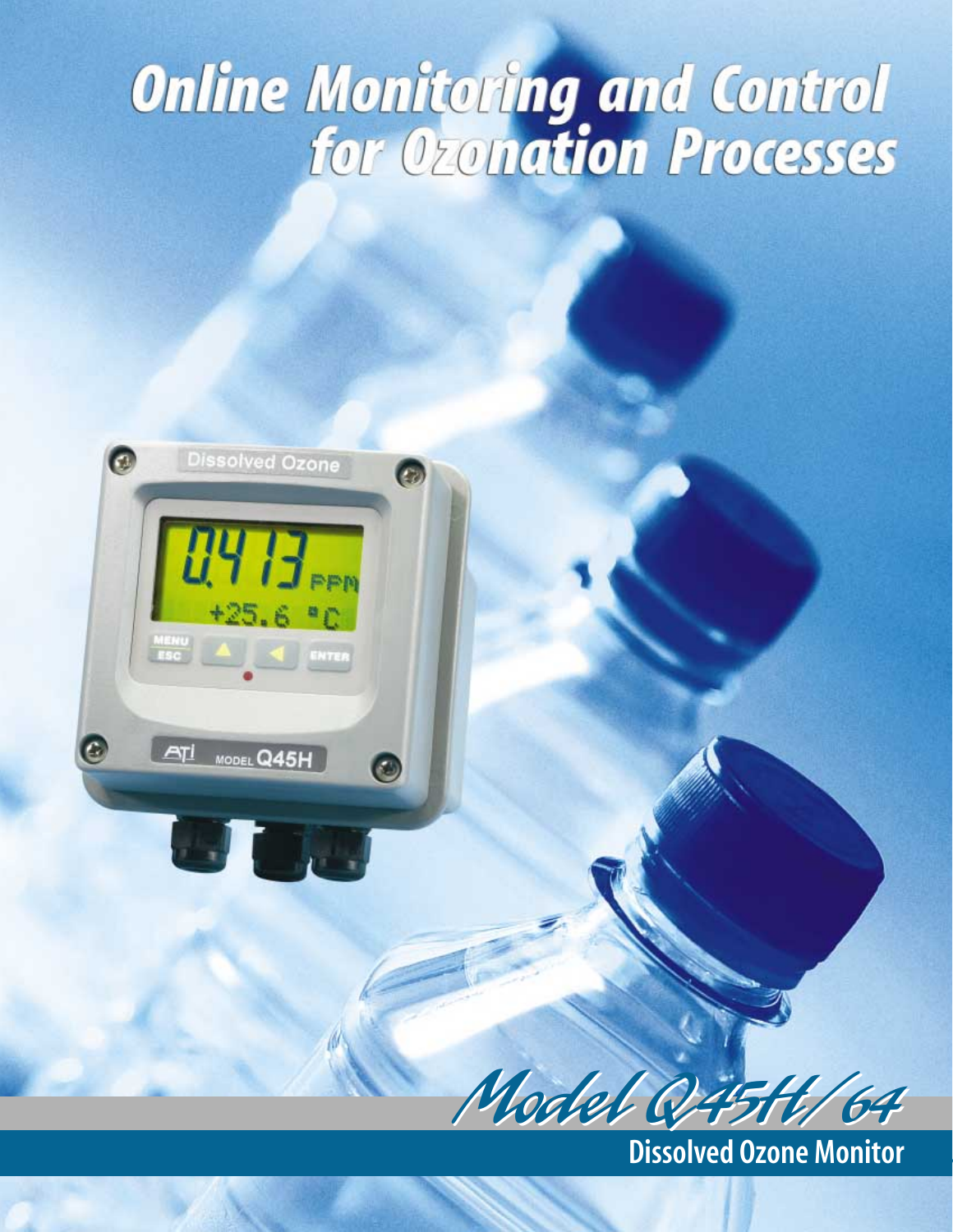# Interference-Free Measurement

ATI's Model Q45H/64 Dissolved Ozone Analyzer is the ideal choice for on-line monitoring and control of ozonation systems. Capable of measuring  $DO<sub>3</sub>$  concentrations as low as 0-200 PPB full scale, the system provides the sensitivity needed for demanding applications such as pharmaceutical grade water or semiconductor wash water. And with the standard 0-2 PPM range, the monitor is ideally suited to water bottling systems or municipal water treatment. Even high range applications requiring 0-20 or 0- 200 PPM can be easily accommodated.

Utilizing a highly selective polarographic membraned sensor, dissolved ozone can be monitored interference-free, with little maintenance. There are no moving parts and what little maintanence is required can be done in just a few minutes. Installation is simple and you can be up and running in a few hours.

Available in loop-powered, AC operated, or battery operated portable versions, the Q45H/64 is well suited for almost any  $DO<sub>3</sub>$ measurement requirement. Even a portable data-logging version is available for temporary installation or process studies. And for even more flexibility, the instrument is available with an optional pH sensor input that allows a single unit to provide both dissolved ozone and pH analog outputs.



- *Bottled water*
- *Pharmaceutical grade water*
- *Semi-conductor wash water*
- *Cooling water*
- *Potable water treatment*



*Dissolved Ozone Monitor Constant Head Flowcell*



*Low Volume Flowcell*

# *Monitor Features*

**Flexible Range Capability:** Standard Q45H monitors are programmable for display ranges of 0-2, 0-20 or 0-200 PPM with analog outputs scalable within the display range to any desired value. For low level applications, a display range of 0-200 PPB may also be selected.

**Loop-powered, AC, or Battery Versions:** For ozone measurement only, a loop-powered system is available. AC powered versions provide for PID, relay, and dual output functions. A unique battery operated unit with internal data logger is also available.

**Large, Dual Line Display:** Large, high-contrast display for easy viewing of ozone concentration. Second line scrollable through pH, temperature, and other information. **PID Control Output:** Standard PID control function can be configured quickly and easily.

**Dual Measurement Capability:** On AC powered units, choose the optional pH sensor and get outputs for both ozone and pH.

**Assignable Analog Outputs:** Dual analog outputs can be configured to track ozone and temperature, ozone and ozone, or ozone and pH.

**Two Alarm Relays:** AC operated systems provide two relays that are configurable for either "control mode" or "alarm mode" of operation.

**Universal Enclosure:** NEMA 4X (IP-66) enclosure is suitable for panel, wall, or pipe/header mounting.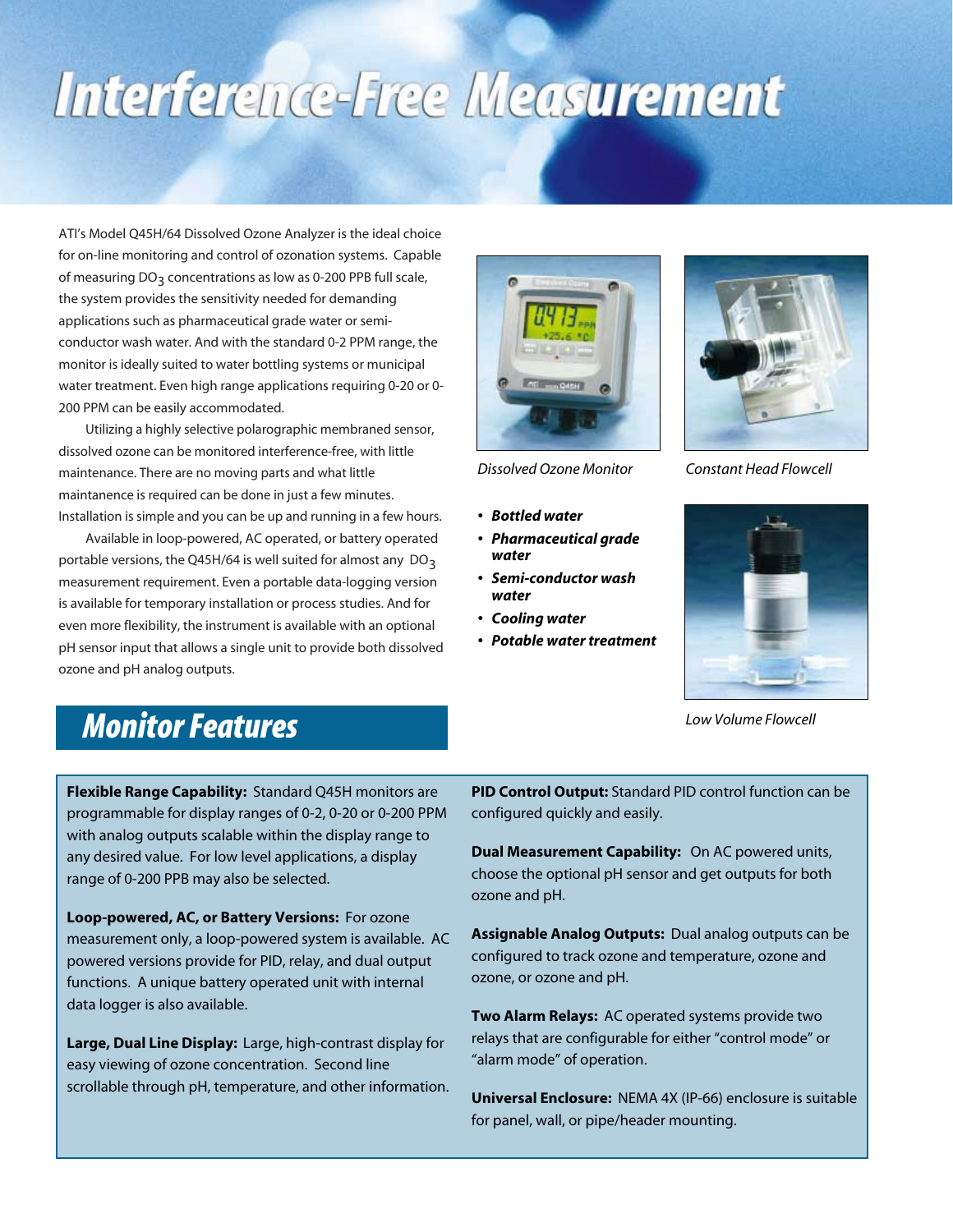# *Simple Flow Control*

Dissolved ozone sensors are normally installed in a flowcell, with sample piped to the flowcell using 1/4" I.D. sample tubing. The standard flowcell arrangement uses a constant-head overflow system to ensure stable flow and pressure across the sensor regardless of sample line fluctuations. A low-volume flowcell is also available for installations where minimum sample flow is desired and sample flow and pressure can be carefully controlled.

For ozone measurements in reactor chambers often used in large municipal water treatment systems, a submersible sensor is available. This sensor is easily pipe mounted and can be submerged up to 25 feet.

# *PID Control Function*

A standard feature of the Q45H/64 is a PID control function. To use this function, the primary 4-20 mA output from the monitor must be assigned for PID control. Control setpoint and PID variables for proportional, integral, and derivative are easily entered using front panel push buttons. The isolated 4-20 mA output can then be used as the control input to many types of ozonators. While not suitable for systems with rapid flow changes requiring compound-loop control, the Q45H PID function can handle many stable flow applications.



*Submersion and Flowcell Sensors*



*Portable Ozone Monitor*

## *Multiple Power Sources*

The Q45H/64 is designed for exceptional flexibility to meet a variety of monitoring applications. In its simplest form, the unit is a loop-powered transmitter operating from standard 24 VDC power supplies. This means easy integration into many DCS, PLC, and SCADA systems. Loop-powered instruments include the PID output function.

For applications where the second analog output is desired or where alarm relay functions are needed, an AC powered system is available. Operation from AC power allows the user to utilize analog outputs for both ozone and pH, or for independent PID and ozone outputs, or simply for ozone and temperature outputs.

For even greater versatility, a portable unit powered by a standard 9 V battery is also available. The dual 0-2.5 VDC outputs are assignable to ozone concentration and temperature. This instrument can be supplied with an internal data-logger, making it ideal for short term monitoring at remote sites. The unit will run for 10 days on a single battery, and the data-logger will store up to 32,000 data points, easily enough for 10 days of data at 1-minute intervals.